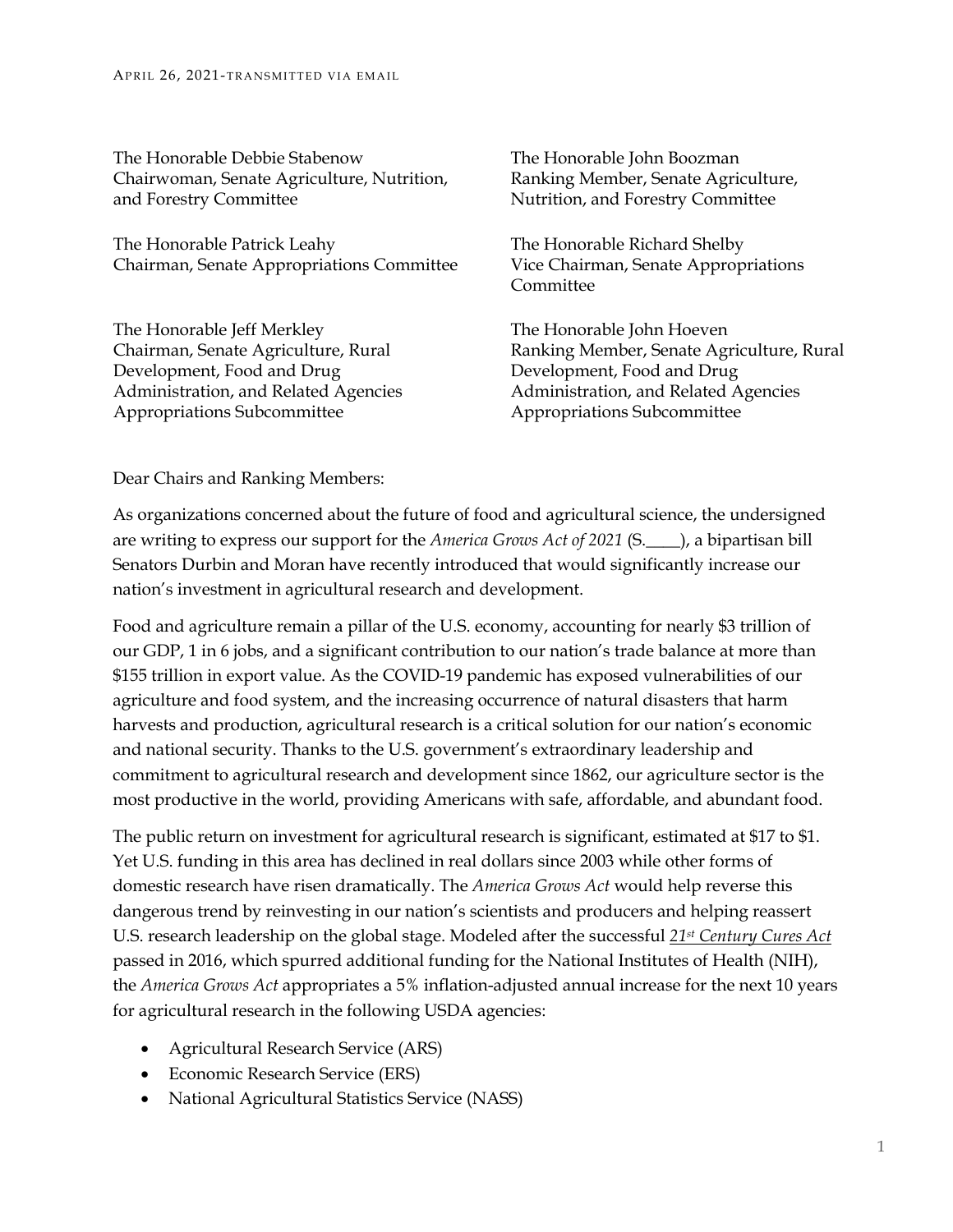• National Institute of Food and Agriculture (NIFA)

The timing for the *America Grows Act* could not be better. Investments in research are critical in addressing production, nutrition, food security, and other major challenges across the U.S. food and agricultural sector. Farm cash receipts from crop and livestock sales are at their lowest point since 2016, and USDA projects that farm income will decline 8% in 2021. Our nation's producers are facing pest, disease, and severe weather challenges that research can solve.

Thank you for your consideration and your hard work on behalf of agriculture and agricultural research. We look forward to working with you to advance the *America Grows Act*. This legislation represents a crucial step in meeting the vital needs of our nation's producers and consumers while retaining our status as the world leader in agricultural innovation.

Sincerely,

Academy of Nutrition and Dietetics

AFRI Coalition

Agricultural and Applied Economics Association

Agricultural Retailers Association

American Association for the Advancement of Science

American Association of Mycobacterial Diseases

American Association of Veterinary Medical Colleges

American Dairy Science Association

American Farm Bureau Federation

American Malting Barley Association

American Phytopathological Society

American Phytopathological Society (APS)

American Pulse Association

American Seed Trade Association

American Society for Horticultural Science

American Society for Microbiology

American Society for **Nutrition** 

American Society of Agronomy

American Society of Animal Science

American Society of Plant Biologists

American Statistical Association

American Veterinary Medical Association

Aquatic Plant Management Society

Arizona Farm Bureau

Association of 1890 Research Directors

Association of American Universities

Association of Northeast Extension Directors (NEED)

Association of Public and Land-Grant **Universities** 

Association of Southern Region Extension Directors

The Breakthrough Institute

Brooks Tropicals, LLC

Charles V. Riley Memorial Foundation

College of Agricultural Sciences, Penn State University

Colorado State University

Consumer Federation of America

Corn Refiners Association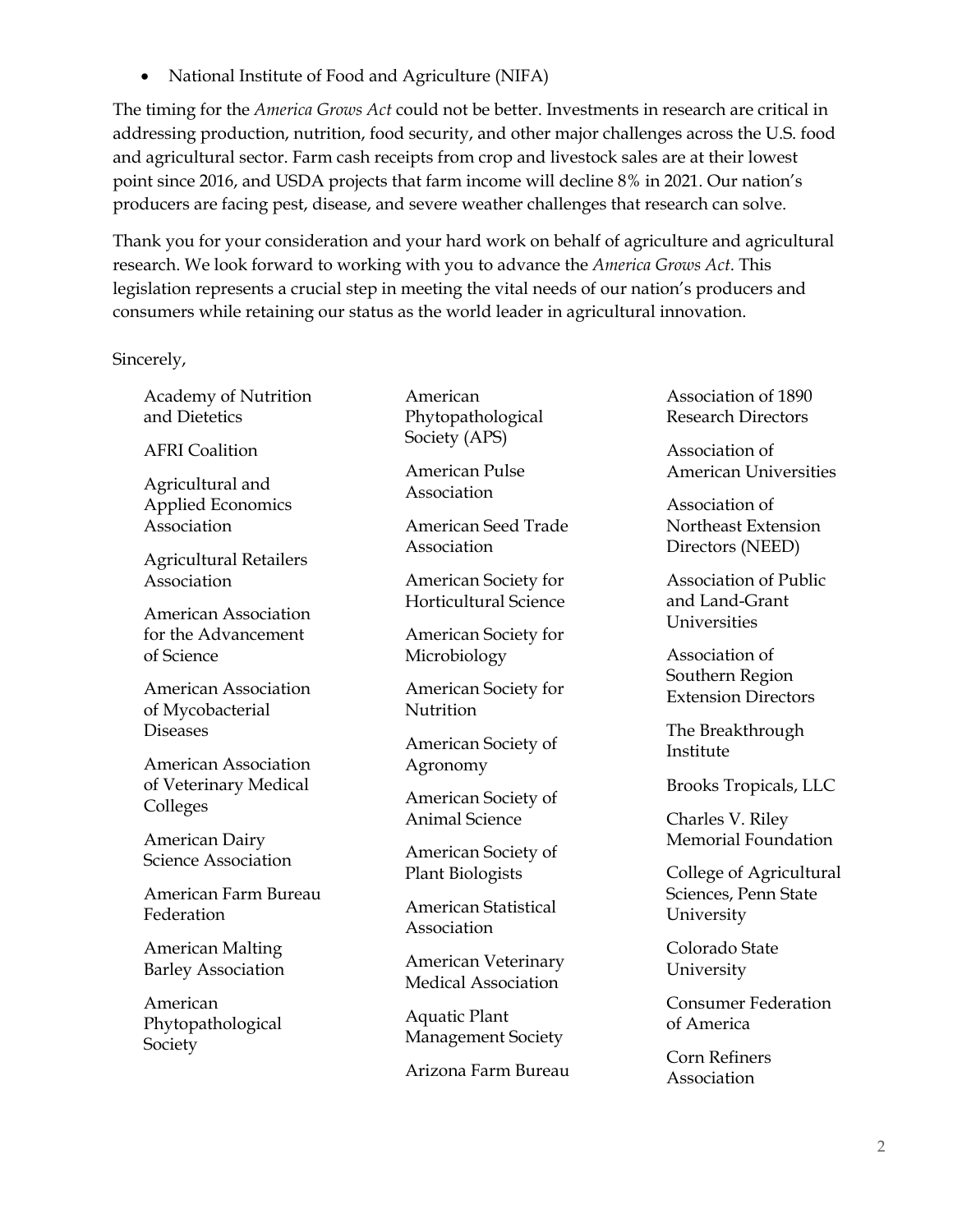Cornell University College of Agriculture and Life Sciences

Council for Agricultural Science and Technology (CAST)

Council of Professional Associations on Federal Statistics

Crop Science Society of America

Ecological Society of America

Entomological Society of America

Eversole Associates

Experiment Station on Organization & Policy (ESCOP)

Farm Journal Foundation

FASS

The Fertilizer Institute

Friends of ARS Coalition

Fort Valley State University

Hop Growers of America

Hop Growers of Washington

Institute for Agriculture and Trade Policy

Institute of Food Technologists

IR -4 Project

Kansas State University

Kauffman's Animal Health

Michigan State University

Michigan State University AgBioResearch

Midwest Poultry Consortium

Minnesota Canola Council

Montana State University

Mycobacterial Diseases of Animals Multistate Initiative

National Agriculture in the Classroom **Organization** 

National Alfalfa & Forage Alliance

National Association for the Advancement of Animal Science

National Association of Forest Resources Programs

National Association of Plant Breeders

National Association of State Departments of Agriculture

National Barley Growers Association National Barley Improvement Committee

National Cattlemen's Beef Association

National Coalition for Food and Agricultural Research

National Corn Growers Association

National Cotton Council

National Farmers Union

National Grange

National Milk Producers Federation

National Pork Producers Council

National Sunflower Association

National Sustainable Agriculture Coalition

National Turfgrass Federation (NTF)

National WIC Association

New York Farm Bureau

North American Millers' Association

North Carolina State University

North Central Regional Association of Agricultural